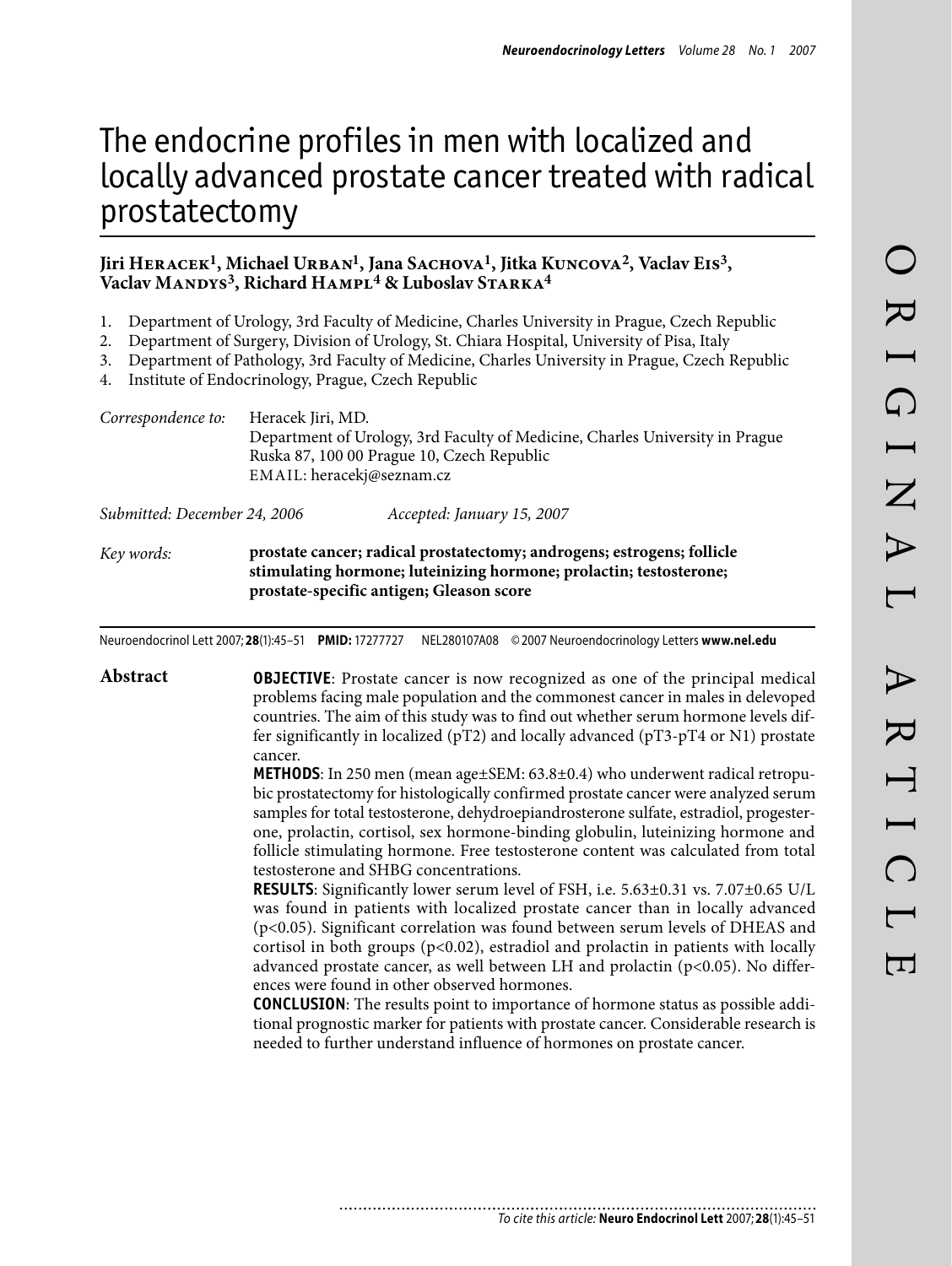## **Introduction**

Cancer of the prostate (CaP) is now recognized as one of the principal medical problems facing male population. The incidence of CaP has increased dramatically during the last 10–15 years and it is now the commonest cancer in males in developed countries. In Europe, an estimated 2.6 million new cases of cancer are diagnosed each year. CaP constitutes about 11% of all male cancers in Europe and accounts for 9% of all cancer deaths among men within the European Union [3,2]. Patients with organconfined CaP can be effectively treated trough radical retropubic prostatectomy (RRP) or radical radiotherapy. A number of clinical, endocrinological and pathological prognostic factors for CaP have been reported. However, urologists are still limited in their preoperative ability to estimate stage of the disease in a reliable manner. Yet it has been documented that 30–45% of men who undergo radical prostatectomy for clinically organ-confined CaP will have extraprostatic disease or experience disease recurrence [27].

The prostate has also some endocrine functions, and CaP is considered as a multihormonal disease. It has been discovered that prostate is the target for various hypothalamic-pituitary and adrenal hormones. Among them, androgens are considered to play a substantial role in growth, maintenance and secretory function of the prostate. The prostate itself synthesizes numerous peptide hormones [9,42], growth factors [4,14] and neuropeptides [5,41] that influence its function through autocrine and paracrine control mechanisms.

In our study we report hormonal profiles in serum samples from two large and statistically representative groups of patients who underwent radical prostatectomy for prostate cancer. The aim of this study was to find out whether hormone levels differ significantly in localized and locally advanced prostate cancer.

## **Material and methods**

## *Patients*

The subjects were 250 men with histologically confirmed CaP treated with RRP at the Department of Urology, 3rd Faculty of Medicine, Charles University in Prague in the period 2003–2006. Patients who received neo-adjuvant treatment before surgery, men with histologically positive prostate margins from surgery or men suffering endocrine disorders, chronic alcoholism, renal or hepatic dysfunctions were excluded from the study. Intake of any medication known to effect concentrations of examined serum hormone was also a criterion for exclusion. Written informed consent was obtained from all participants.

## *Tissue processing*

The prostates were delivered immediately after surgery to the Department of Pathology for further processing. Unfixed prostates obtained by RRP were dissected in ac-

cordance with previously described protocols [12,30,48]. Briefly, we painted entire external surface of the prostate with an ink to sign surgical margins. Seminal vesicles were cut off and dissected separately. Thereafter, apical and bladder neck margins were cut off, sectioned parallel to the urethra and submitted to examine margins. The remaining prostate tissue was thinly sliced (3–4 mm) perpendicularly to the urethra and submitted. The tissue from pelvic lymph node dissection was totally embedded, if delivered. Tissue specimens were fixed with formalin, embedded in paraffin and processed by routine histological technique. Microscopic slides were stained with hematoxylin and eosin and evaluated under an optical microscope Nikon Eclipse E400.

## *Morphological evaluation*

Two pathologists experienced in urogenital pathology performed independently microscopic evaluation of microscopic slides. Morphological parameters were recorded as follows: histological type of cancer based on WHO classification [7], Gleason score with primary, secondary and tertiary, if appropriate, grades (finally revised according to 2005 ISUP Consensus Conference [8]), pathological stage according to TNM Classification of Malignant Tumours, 6th Edition, 2002 [43], quantity of tumor, local invasion into periprostatic tissue or seminal vesicle(s), perineural invasion and venous/lymphatic vessel invasion and surgical margin status. Organ-confined prostate cancer (pT2) was defined as a cancer showing neither extraprostatic extension nor pelvic lymph node involvement. Extraprostatic extension was defined by either infiltration of cancer into the direct vicinity or beyond adipose tissue or within neurovascular bundle beyond the outer contour of adjacent capsule. In absence of periprostatic adipose tissue, the extraprostatic extension was determined when tumour extended beyond normal glandular contour assessed on scanning magnification [30,44]. Positive margin status was recorded in case of the presence of tumour cells within the inked margin. Non-organ confined cancer (pT3-T4, N1; extraprostatic disease) was defined as cancer with capsular penetration or involvement of seminal vesicles, massive bladder neck invasion or with pelvic lymph node metastases.

### *Hormonal analysis*

Peripheral venous blood was obtained after an overnight fasting between 7–8 a.m. at the day of surgery and sera were stored at –80 °C until analyzed. Serum total testosterone (T) was determined by radioimmunoassay using in the laboratory developed methods [13], dehydroepiandrosterone sulfate (DHEAS), estradiol, progesterone, cortisol and prolactin were determined by RIA kits (Immunotech, Marseille, France). Sex hormone-binding globulin (SHBG), follicle stimulating hormone (FSH) and luteinizing hormone (LH) were measured by IRMA kits (Immunotech, Marseille, France). Free testosterone content was calculated from total testosterone and SHBG concentrations according to Vermeulen and Kaufman [52].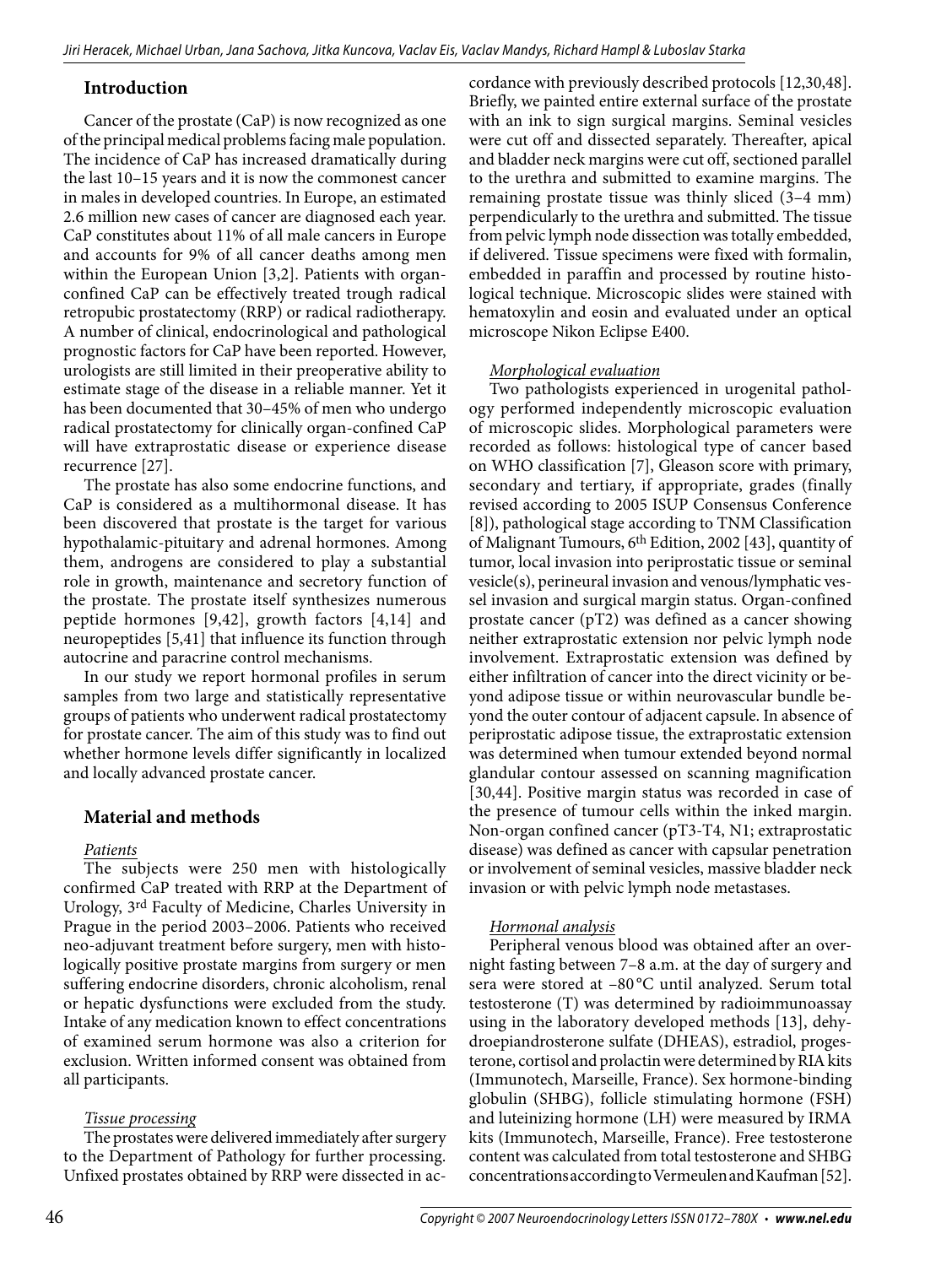Serum total prostate specific antigen (PSA) and free PSA levels were measured with the use of the PSA kit (Abbott Laboratories, Chicago, IL, USA). F/t PSA was calculated from the ratio of free/total PSA.

#### *Statistics*

The mean values of the various parameters studied were calculated and compared between groups using a two-tailed independent sample *t*-test. The correlations among variables were analysed using Spearman's correlation coefficients (r). Statistical analyses were carried out using Medcalc<sup>®</sup>, release 9.0.1.0 (Medcalc Software, Belgium) under the Microsoft® Windows™ XP operating system. Statistical significancewas defined as a two-sided p<0.05 and data were reported as mean ± SEM.

## **Results**

Table 1 shows patients baseline characteristics. The study was performed on 250 men aged 46–79 years (mean±SEM: 63.8±0.4). Men with localized and locally advanced CaP were aged 46–79 (mean±SEM: 62.6±0.6) and 51–76 (mean±SEM: 65.0±0.5) years, respectively. There was no significant difference between mean age of both groups (p=0.100). Preoperative total PSA up to 10 ng/mL was in 158 (63.2%) patients. The mean

pretreatment PSA level was significantly lower in patients with organ-confined disease than in patients with non-organ-confined CaP (mean±SEM: 7.9±0.4 vs. 11.0±0.8; p=0.002).

Tumor grade and progression are summarized in Table 2. Gleason score was significantly lower in patients with localized CaP than in patients with locally advanced disease (p=0.049). Organ-confined disease was in 128 men (51.2%). Locally advanced CaP was in 122 patients (49.8%), out of these patients 69 men (56.6%) displayed extracapsular extension, 53 (43.4%) showed extraprostatic extension with seminal vesicle or other structures involvement and 5 (2.0%) pelvic node involvement.

The survey of hormones levels is shown in Table 3. Significantly lower serum level of FSH was found in patients with localized than in locally advanced CaP (mean±SEM: 5.63±0.31 vs. 7.07±0.65; p=0.045), differences are at the edge of significance. No differences were found in other observed hormones.

Correlation matrices showing relations among investigated parameters in localized and locally advanced CaP samples are shown in Table 4. As expected, significant correlations occurred between precursors and products of androgens, estrogens and products of hypothalamic-

**Table 2.** Tumor grade and progression in 250 patients.

|                                                                |                              |                            |                                   | <b>Patient group</b>         |                           |  |
|----------------------------------------------------------------|------------------------------|----------------------------|-----------------------------------|------------------------------|---------------------------|--|
| Table 1. Overall pretreatment characteristics of 250 patients. | <b>Patient group</b>         |                            | Variable                          | pT <sub>2</sub><br>$(n=128)$ | pT3-T4 or N1<br>$(n=122)$ |  |
| Variable                                                       | pT <sub>2</sub><br>$(n=128)$ | pT3-pT4 or N1<br>$(n=122)$ | <b>Pathological Gleason score</b> |                              |                           |  |
|                                                                |                              |                            | ≤4                                | 41 (32.0)                    | 2(1.6)                    |  |
| BMI ( $kg/m2$ )                                                | $27.5 \pm 3.4$               | $28.1 \pm 3.2$             | $5 - 6$                           | 76 (59.4)                    | 64 (52.5)                 |  |
|                                                                |                              |                            | $\geq 7$                          | 11(8.6)                      | 56 (45.9)                 |  |
| Age (years)                                                    |                              |                            | Mean/Median                       | $4.9/5.0*$                   | 6.3 / 6.0                 |  |
| $54$                                                           | 11(8.6)                      | 5(4.1)                     |                                   |                              |                           |  |
| $55 - 59$                                                      | 30(23.4)                     | 14 (11.5)                  | <b>Pathological stage</b>         |                              |                           |  |
| $60 - 64$                                                      | 40 (31.3)                    | 41 (33.6)                  | pT <sub>2a</sub>                  | 19 (14.9)                    |                           |  |
| $65 - 69$                                                      | 33 (25.8)                    | 35 (28.7)                  | pT2b                              | 3(2.3)                       |                           |  |
| $70 - 74$                                                      | 10(7.8)                      | 24 (19.6)                  | pT <sub>2c</sub>                  | 106 (82.8)                   |                           |  |
| >74                                                            | 4(3.1)                       | 3(2.5)                     | pT3a                              |                              | 69 (56.6)                 |  |
| Mean/Median                                                    | 62.6/62.0                    | 65.0/65.0                  | pT3b                              |                              | 48 (39.3)                 |  |
|                                                                |                              |                            | pT4                               |                              | 5(4.1)                    |  |
| PSA (ng/mL)                                                    |                              |                            | <b>Seminal vesicle status</b>     |                              |                           |  |
| $0 - 4$                                                        | 18(14.1)                     | 11(9.0)                    | <b>Positive</b>                   |                              | 53 (21.2)                 |  |
| $4.1 - 10$                                                     | 76 (59.4)                    | 53 (43.4)                  | <b>Negative</b>                   | 197 (78.8)                   |                           |  |
| $10.1 - 20$                                                    | 32 (25.0)                    | 45 (36.9)                  |                                   |                              |                           |  |
| $>20$                                                          | 2(1.5)                       | 13 (10.7)                  | Lymph node status                 |                              |                           |  |
|                                                                |                              |                            | <b>Positive</b>                   |                              | 5(2.0)                    |  |
| Mean/Median                                                    | $7.9/7.0*$                   | 11.0/9.6                   | <b>Negative</b>                   | 245 (98.0)                   |                           |  |

Percentage in each group is in parentheses

\*Between group differences significant at 99% level

\*Between group differences significant at 95% level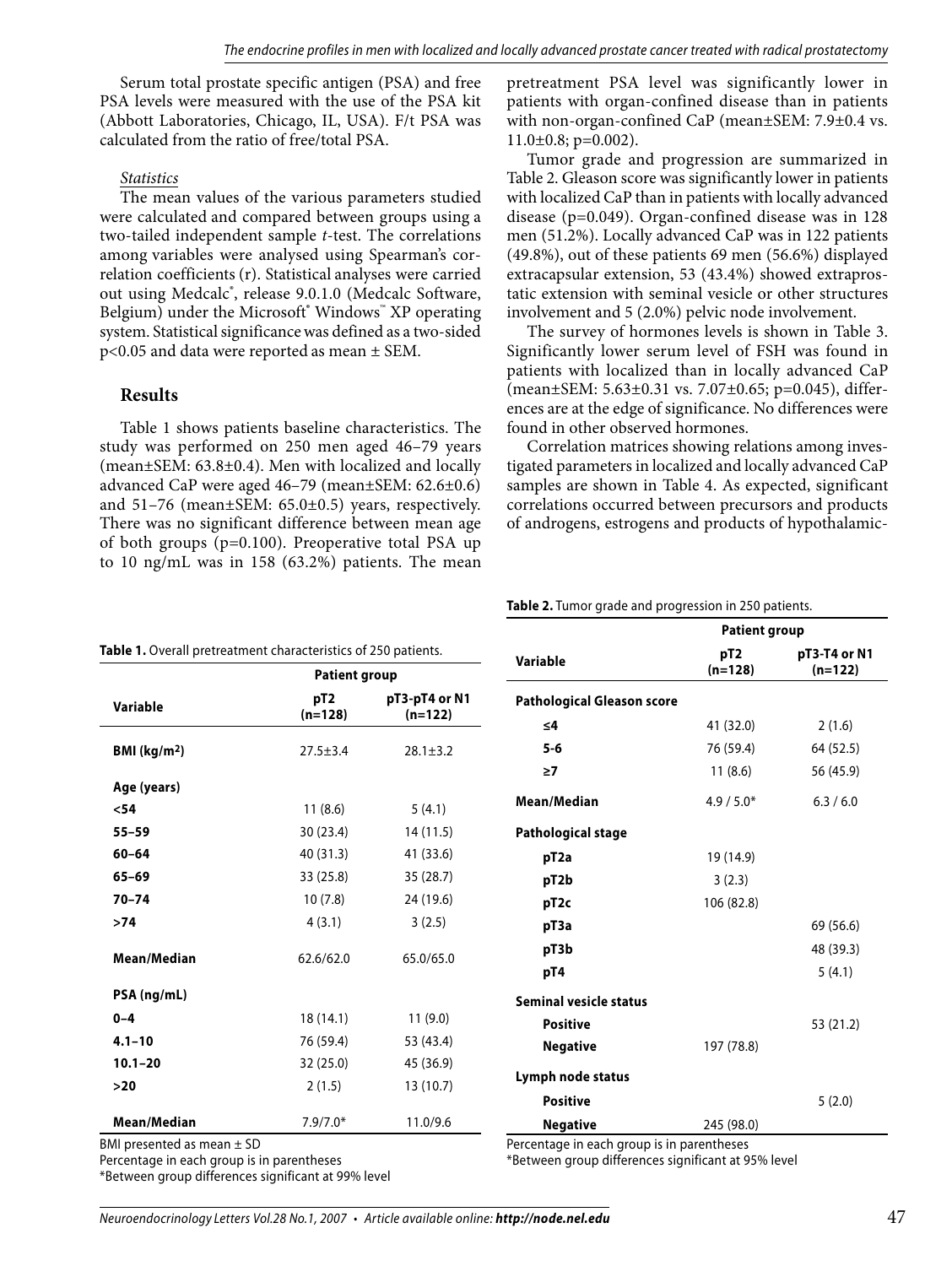**Table 3.** Survey of serum hormone levels.

|                                     |                              |                              | <b>Patient group</b>      |  |  |  |
|-------------------------------------|------------------------------|------------------------------|---------------------------|--|--|--|
| <b>Variable</b>                     |                              | pT <sub>2</sub><br>$(n=128)$ | pT3-T4 or N1<br>$(n=122)$ |  |  |  |
| <b>Total Testosterone</b><br>nmol/L | Mean<br><b>SEM</b><br>Median | 16.00<br>0.69<br>14.15       | 15.68<br>0.69<br>14.00    |  |  |  |
| <b>DHEAS</b><br>µmol/L              | Mean<br><b>SEM</b><br>Median | 55.76<br>7.33<br>6.82        | 46.08<br>7.82<br>4.64     |  |  |  |
| <b>SHBG</b><br>nmol/L               | Mean<br><b>SEM</b><br>Median | 34.72<br>1.52<br>32.30       | 35.45<br>1.42<br>33.35    |  |  |  |
| <b>Free Testosterone</b><br>pmol/L  | Mean<br><b>SEM</b><br>Median | 1127<br>47.66<br>1068        | 1167<br>48.70<br>1052     |  |  |  |
| <b>FSH</b><br>U/L                   | Mean<br><b>SEM</b><br>Median | $5.63*$<br>0.31<br>5.00      | 7.07<br>0.65<br>5.60      |  |  |  |
| LH<br>U/L                           | Mean<br><b>SEM</b><br>Median | 3.66<br>0.17<br>3.38         | 4.12<br>0.33<br>3.40      |  |  |  |
| <b>Prolactin</b><br>$\mu q/L$       | Mean<br><b>SEM</b><br>Median | 13.53<br>0.91<br>10.65       | 14.90<br>1.36<br>10.75    |  |  |  |
| <b>Estradiol</b><br>pmol/L          | Mean<br><b>SEM</b><br>Median | 90.49<br>3.71<br>83.20       | 90.91<br>4.21<br>81.79    |  |  |  |
| Progesterone<br>nmol/l              | Mean<br><b>SEM</b><br>Median | 4.67<br>0.66<br>3.35         | 4.10<br>0.26<br>3.70      |  |  |  |
| Cortisol<br>nmol/L                  | Mean<br><b>SEM</b><br>Median | 536.53<br>19.28<br>527.00    | 509.65<br>15.07<br>499.00 |  |  |  |

\*Between group differences significant at 95% level SEM = standard error of the mean

pituitary axis. Significant correlation was found between serum levels of DHEAS and cortisol in both groups (p<0.02), estradiol and prolactin in patients with locally advanced CaP (p=0.041), as well between LH and prolactin (p=0.039).

#### **Discussion**

Generally, the majority of studies focusing on hormonal profiles compare patients with CaP and benign prostatic hyperplasia (BPH). Studies comparing patients with various CaP stages from RRP are sporadic and confine mainly to testosterone [16,18,22,23,29,47].

In our study we found positive correlation of FSH serum levels between organ-confined and non-confined disease. Garde and colleagues compared localization, biosynthesis, and hormonal modulation of FSH in BPH

and CaP [11]. In human prostatic tissue (normal, malignant, and BPH), as well as in metastatic lymph nodes from patients with CaP, they observed presence of FSH in cytoplasm of epithelial cells, stromal cells, and secretory material from the lumen of all tissue specimens. Furthermore, immunoreactive staining revealed FSH in prostatic epithelium of castrated men, suggesting that FSH synthesis occurs even in absence of androgens. Ben-Josef and colleagues described presence of FSH receptors in prostate gland [1]. The presence of FSH and its receptors in CaP cells and ability of FSH to stimulate proliferation of CaP cells in vitro suggest an autocrine/paracrine regulatory mechanism for prostate tissue growth [36]. The marginal differences in FSH between localized and advanced CaP may be associated with widespread biological actions of inhibins and related peptides [6]. The finding of this additional influence on CaP growth directs us to consider CaP to be a multihormonally effected disease, in opposition to traditional androgen-specific focus that has dominated in the literature.

We observed no correlation between serum total testosterone levels with different CaP stages. The relationship of testosterone to subsequent CaP has been studied in many population-based longitudinal studies [19,21,34,35,45]. They have not shown a direct correlation between total testosterone levels and CaP, only the largest study of this type noted an increased CaP risk with low testosterone levels [45]. In patients undergoing RRP, low total and free testosterone levels were found to be predictive for pathological stage [22,23,29], positive surgical margins [47] and Gleason score, respectively [18].

PSA is the most widely used oncological biomarker in medicine today and the most valuable marker for an early clinical diagnosis and consequent monitoring of CaP [28]. Our study proved consensus that combination of PSA, clinical stage and tumor grade increases preoperative ability to predict cancer stage.

In patients with locally advanced cancer we noted positive correlations between prolactin and LH and estradiol, respectively. Prolactin receptors are present on membranes of prostatic epithelial cells, and their concentration is particularly high in pre-cancerous epithelial lesions [26]. Experimental studies have demonstrated that hyperprolactinaemia stimulates growth of normal mouse prostate [54] and prostate tumour implants [24]. Studies by several teams have shown that PRL is one of the non-steroidal factors involved both in prostate cell proliferation [33,49] and in development of BPH and CaP [50,51]. No association was found between prolactin and CaP risk [10,20,46]. The absence of an association between CaP risk and circulating prolactin does not entirely rule out possibility that prolactin may be involved in pathogenesis of CaP. The autocrine and paracrine effects of locally produced prolactin may be more important than the effects of circulating prolactin.

It is well-known that LH, by stimulating testicular steroidogenesis, plays a major role in prostate physiology.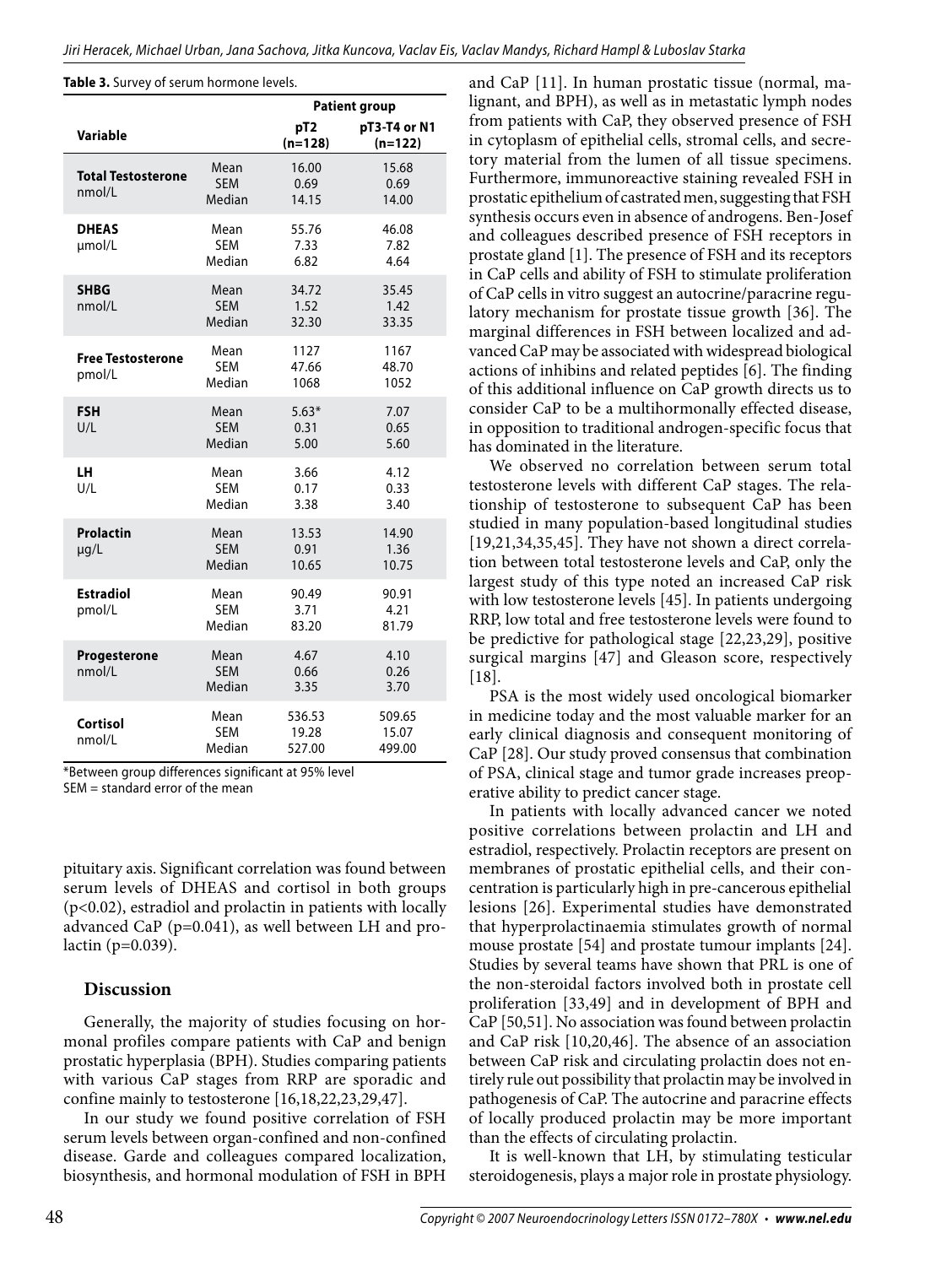|                |              |             |          | pT <sub>2</sub> |          |                  |                  |                    |                 |
|----------------|--------------|-------------|----------|-----------------|----------|------------------|------------------|--------------------|-----------------|
|                | 0.163        | 0.612       | 0.472    | $-0.02$         | 0.182    | $-0.185$         | 0.427            | 0.049              | 0.089           |
| <b>Total T</b> | 0.098        | 0.000       | 0.000    | 0.870           | 0.055    | 0.053            | 0.000            | 0.783              | 0.351           |
|                | 128          | 128         | 128      | 128             | 128      | 128              | 128              | 128                | 128             |
| 0.125          |              | $-0.060$    | $-0.100$ | $-0.150$        | $-0.091$ | $-0.121$         | 0.256            | 0.264              | 0.249           |
| 0.246          | <b>DHEAS</b> | 0.519       | 0.322    | 0.129           | 0.363    | 0.226            | 0.009            | 0.141              | 0.013           |
| 122            |              | 128         | 128      | 128             | 128      | 128              | 128              | 128                | 128             |
| 0.579          | 0.053        |             | 0.979    | $-0.026$        | 0.141    | $-0.059$         | 0.220            | $-0.095$           | 0.083           |
| 0.000          | 0.625        | <b>SHBG</b> | 0.000    | 0.782           | 0.136    | 0.537            | 0.019            | 0.590              | 0.385           |
| 122            | 122          |             | 128      | 128             | 128      | 128              | 128              | 128                | 128             |
| 0.405          | 0.025        | 0.971       |          | $-0.014$        | 0.116    | $-0.048$         | 0.142            | $-0.134$           | 0.071           |
| 0.000          | 0.816        | 0.000       | Free T   | 0.880           | 0.220    | 0.618            | 0.132            | 0.448              | 0.456           |
| 122            | 122          | 122         |          | 128             | 128      | 128              | 128              | 128                | 128             |
| $-0.036$       | 0.048        | $-0.020$    | 0.036    |                 | 0.559    | $-0.025$         | $-0.164$         | $-0.299$           | $-0.037$        |
| 0.720          | 0.658        | 0.847       | 0.723    | <b>FSH</b>      | 0.000    | 0.789            | 0.082            | 0.086              | 0.694           |
| 122            | 122          | 122         | 122      |                 | 128      | 128              | 128              | 128                | 128             |
| 0.209          | $-0.046$     | 0.076       | 0.087    | 0.667           |          | 0.137            | 0.111            | $-0.206$           | $-0.023$        |
| 0.042          | 0.676        | 0.463       | 0.402    | 0.000           | LH       | 0.154            | 0.241            | 0.245              | 0.810           |
| 122            | 122          | 122         | 122      | 122             |          | 128              | 128              | 128                | 128             |
| 0.176          | $-0.009$     | 0.090       | 0.059    | 0.127           | 0.215    |                  | 0.049            | 0.326              | $-0.138$        |
| 0.086          | 0.931        | 0.387       | 0.568    | 0.217           | 0.039    | <b>Prolactin</b> | 0.608            | 0.061              | 0.151           |
| 122            | 122          | 122         | 122      | 122             | 122      |                  | 128              | 128                | 128             |
| 0.373          | 0.253        | 0.014       | $-0.070$ | $-0.094$        | 0.075    | 0.200            |                  | 0.124              | 0.133           |
| 0.000          | 0.019        | 0.888       | 0.471    | 0.356           | 0.465    | 0.041            | <b>Estradiol</b> | 0.477              | 0.160           |
| 122            | 122          | 122         | 122      | 122             | 122      | 122              |                  | 128                | 128             |
| 0.020          | 0.574        | $-0.030$    | $-0.014$ | 0.211           | 0.064    | $-0.125$         | $-0.011$         |                    | 0.308           |
| 0.899          | 0.000        | 0.833       | 0.932    | 0.177           | 0.685    | 0.423            |                  | 0.945 Progesterone | 0.081           |
| 122            | 122          | 122         | 122      | 122             | 122      | 122              | 122              |                    | 128             |
| 0.110          | 0.254        | 0.158       | 0.170    | 0.099           | 0.033    | $-0.010$         | 0.011            | 0.484              |                 |
| 0.281          | 0.019        | 0.126       | 0.099    | 0.334           | 0.750    | 0.925            | 0.915            | 0.002              | <b>Cortisol</b> |
| 122            | 122          | 122         | 122      | 122             | 122      | 122              | 122              | 122                |                 |

The data in the upper right part from the diagonale show correlations in samples from patients with localized prostate cancer (pT2), the data in the lower left part from the diagonale correlations from patients with locally advanced prostate cancer (pT3-pT4 or N1). The values in each cell from above represent correlation coefficient (r), its significance (p-values) and number of correlated pairs (n). Significant correlations are in bold letters.

Lower level of circulating LH was observed in patients after RRP with advanced CaP forms [16].

oT3-pT4 or N1 **pT3-pT4 or N1**

The timing and duration of estrogens exposure that lead to dysplasia or malignancy are controversial. Most studies report that the consequential effect of neonatal estrogen imprinting on prostate results in altered size of mature gland [32,38,53], altered response to androgens [32,39], and epithelial dysplasia with aging [40]. In adults, administration of elevated levels of estrogen with androgen induces aberrant growth and malignant lesions [17,25]. It is concluded that estrogens exert dual actions on the prostate gland, triggering aberrant growth and/or suppressing androgen-induced hyperplasia [31]. The timing and mechanism of estrogen action in triggering prostate malignancy need further investigation [37].

Similarly to our previous study [15] we examinated samples obtained by RRP. This approach is precise in terms of histopathological determination of tumor stage

and grade. We revised all prostate specimens according to The 2002 TNM classification and updated pathological protocol from 2005 [43,8]. Thus, many previous pT2b stages were shifted to pT2c stages. Previous studies and their results are based on The 1997 TNM classification [15,16,18,22,23,27,29,47].

In spite of criticism of some authors concerning the value of serum hormone determination, our results bring new data on complex hormonal profiles in patients differing according to severity of malignant process. Nevertheless, considerable research is needed to further understand influence of hormones on prostate cancer.

## **Acknowledgment**

This work was supported by Grant NR 8096-3 from the Internal Grant Agency of the Czech Ministry of Health.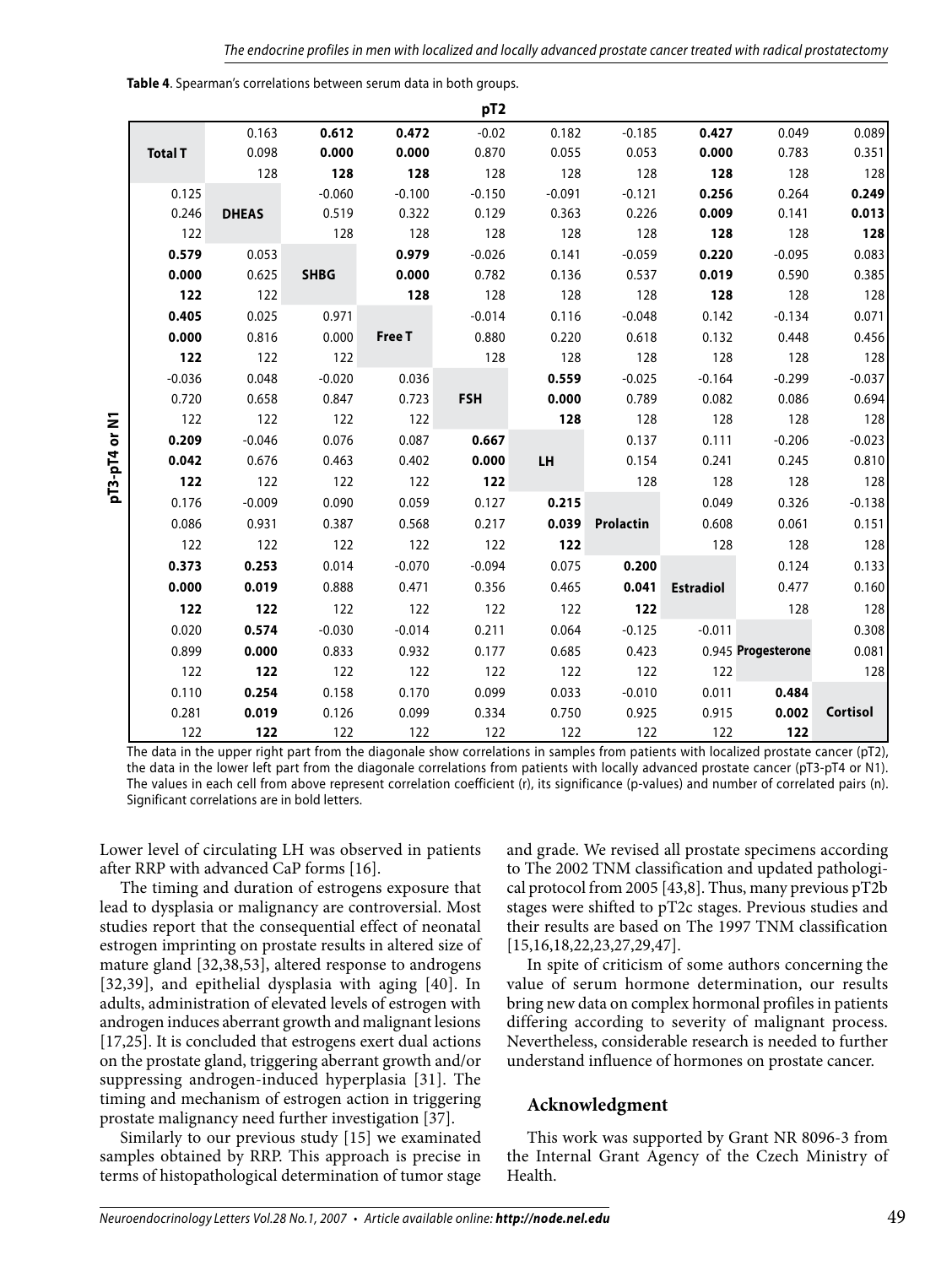#### References

- Ben-Josef E, Yang SY, Ji TH, Bidart JM, Garde SV, Chopra DP, et al. Hormone-refractory prostate cancer cells express functional follicle-stimulating hormone receptor (FSHR). J Urol. 1999; **161:**  970–6. 1
- 2 Black RJ, Bray F, Ferlay J, Parkin DM. Cancer incidence and mortality in the European Union: cancer registry data and estimates of national incidence for 1990. Eur J Cancer. 1997; **33:** 1075–1107.
- 3 Bray F, Sankila R, Ferlay J, Parkin DM. Estimates of cancer incidence and mortality in Europe in 1995. Eur J Cancer. 2002; **38:**  99–166.
- Crabb JW, Armes LG, Carr SA, Johnson CM, Roberts GD, Bordoli RS, et al. Complete primary structure of prostatropin, a prostate epithelial cell growth factor. Biochemistry. 1986; **25:** 4988–93. 4
- Di Saint Agnese PA, deMesey Jensen KL. Somatostatin and/or so-5 matostatin like immunoreactive endocrine/paracrine cells in the human prostate gland. Arch Pathol Lab Med. 1984; **108:** 693–6.
- Dowling CR, Risbridger GP. The role of inhibins and activins in prostate cancer pathogenesis. Endocr Relat Cancer. 2000; **7:** 243–56. 6
- Eble JN, Kauter G, Epstein JI, Sesterhenn I. Pathology and genetics of tumours of the urinary system and male genital organs (IARC/World Health Organization Classification of Tumours). Lyon, France: IARC Press; 2003. 7
- 8 Epstein JI, Allsbrook WC, Amin MB, Egevad LL. ISUP Grading Committee: The 2005 International Society of Urological Pathology (ISUP) Consensus conference on Gleason grading of prostatic carcinoma. Am J Surg Pathol. 2005; **29:** 1228–42.
- Farnsworth WE. A proposed physiological role of prostaglandin F2 alpha in prostatic function. Prog Clin Biol Res. 1981; **75A:** 225–30. 9
- 10 Gann PH, Hennekens CH, Ma J, Longcope C, Stampfer MJ. Prospective study of sex hormone levels and risk of prostate cancer. J Natl Cancer Inst. 1996; **88:** 1118–26.
- 11 Garde SV, Sheth AR, Shah MG, Kulkarni SA. Prostate an extrapituitary source of follicle-stimulating hormone (FSH): occurrence, localization, and de novo biosynthesis and its hormonal modulation in primates and rodents. Prostate. 1991; **18:** 271–87.
- 12 Hall GS, Kramer CE, Epstein Jl. Evaluation of radical prostatectomy specimens. A comparative analysis of sampling methods. Am J Surg Pathol. 1992; **16:** 315–24.
- 13 Hampl R. Comparison of three immunoassays for testosterone determination. In: Görög S, editor. Advances in Steroid Analysis ´93. Budapest: Akadémiai Kiadó; 1994.163–9.
- 14 Harper GP, Barde YA, Burnstock G, Carstairs JR, Dennison ME, Suda K, et al. Guinea pig prostate is a rich source of nerve growth factor. Nature. 1979; **279:** 160–2.
- 15 Heracek J, Lukes M, Grill R, Kuncova J, Zachoval R, Zalesky M, et al. Endokrinní profil muže s lokalizovaným karcinomem prostaty ve vztahu k pT a Gleason skóre. [(Endocrine profile in men with localized prostate cancer related to pT and Gleason score.) (In Czech)] Czech Urol. 2002; **6:** 68.
- 16 Hilz H, Graefen M, Noldus J, Hammerer P, Knabbe C, Huland E, et al. Advanced prostate cancer is associated with a decrease in serum luteinizing hormone. Eur Urol. 2000; **38:** 243–9.
- 17 Ho S, Leav I, Merk F, Yu M, Kwan P, Ziar J. Induction of atypical hyperplasia, apoptosis, and type II estrogen-binding sites in the ventral prostates of Noble rats treated with testosterone and pharmacologic doses of estradiol-17ß. Lab Invest. 1995; **73:** 356–65.
- 18 Hoffman MA, DeWolf WC, Morgentaler A. Is low serum free testosterone a marker for high grade prostate cancer? J Urol. 2000; **163:** 824–7.
- 19 Hsing AW. Hormones and prostate cancer: what's next? Epidemiol Rev. 2001; **23:** 42–58.
- 20 Hsing AW, Comstock GW. Serological precursors of cancer: serum hormones and risk of subsequent prostate cancer. Cancer Epidemiol Biomarkers Prev. 1993; **2:** 27–32.
- 21 Chen C, Weiss NS, Stanczyk FZ, Lewis SK, DiTommaso D, Etzioni R, et al. Endogenous sex hormones and prostate cancer risk: a casecontrol study nested within the Carotene and Retinol Efficacy Trial. Cancer Epidemiol Biomarkers Prev. 2003; **12:** 1410–6.
- 22 Imamoto T, Suzuki H, Fukasawa S, Shimbo M, Inahara M, Komiya A, et al. Pretreatment serum testosterone level as a predictive factor of pathological stage in localized prostate cancer patiens treated with radical prostatectomy. Eur Urol. 2005; **47:** 308–12.
- 23 Isom-Batz G, Bianco FJ Jr, Kattan MW, Mulhall JP, Lilja H, Eastham JA. Testosterone as a predictor of pathological stage in clinically localized prostate cancer. J Urol. 2005; **173:** 1935–7.
- 24 Johnson MP, Thompson SA, Lubaroff DM. Differential effects of prolactin on rat dorsolateral prostate and R3327 prostatic tumor sublines. J Urol. 1985; **133:** 1112–20.
- Lau KM, Leav I, Ho SM. Rat estrogen receptor-α and -ß, and pro-25 gesterone receptor mRNA expression in various prostatic lobes and microdissected normal and dysplastic epithelial tissues of the Noble rats. Endocrinology. 1998; **139:** 424–7.
- 26 Leav I, Merk FB, Lee KF, Loda M, Mandoki M, McNeal JE, et al. Prolactin receptor expression in the developing human prostate and in hyperplastic, dysplastic, and neoplastic lesions. Am J Pathol. 1999; **154:** 863–70.
- 27 Lu-Yao GL, Potosky AL, Albertsen PC, Wasson JH, Barry MJ, Wennberg JE. Follow-up prostate cancer treatments after radical prostatectomy: a population-based study. J Natl Cancer Inst. 1996; **88:** 166.
- 28 Lukes M, Urban M, Zalesky M, Zachoval R, Heracek J, Zdarsky E. Prostate-Specific Antigen: Current Status. Folia Biol (Praha). 2001; **45:** 41–9.
- 29 Massengill JC, Sun L, Moul JW, Wu H, McLeod DG, Amling CH, et al. Pretreatment total testosterone level predicts pathological stage in patients with localized prostate cancer treated with radical prostatectomy. J Urol. 2003; **169:** 1670–5.
- 30 Montironi R, van der Kwast T, Boccon-Gibod L, Bono AV, Boccon-Gibod L. Handling and patology reporting of radical prostatectomy specimens. Eur Urol. 2003; **44:** 626–36.
- 31 McPherson SJ, Wang H, Jones ME, Pedersen J, Ilismaa PT, Wreford N, et al. Elevated androgens and prolactin in aromatase-deficient mice cause enlargement, but not malignancy, of the prostate gland. Endocrinology. 2001; **142:** 2458–67.
- 32 Naslund MJ, Coffey DS. The differential effects of neonatal androgen, estrogen and progesterone on adult rat prostate growth. J Urol. 1986; **136:** 1136–40.
- 33 Nevalainen MT, Valve EM, Ingleton PM, Nurmi M, Martikainen PM, Harkonen PL. Prolactin and prolactin receptors are expressed and functioning in human prostate. J Clin Invest. 1997; **99:** 618–27.
- 34 Parsons JK, Carter HB, Platz EA, Wright EJ, Landis P, Metter EJ. Serum testosterone and the risk of prostate cancer: potential implications for testosterone therapy. Cancer Epidemiol Biomarkers Prev. 2005; **14:** 2257–60.
- 35 Platz EA, Leitzmann MF, Rifai N, Kantoff PW, Chen YC, Stampfer MJ, et al. Sex steroid hormones and the androgen receptor gene CAG repeat and subsequent risk of prostate cancer in the prostate-specific antigen era. Cancer Epidemiol Biomarkers Prev. 2005; **14:** 1262–9.
- 36 Porter AT, Ben-Josef E. Humoral mechanism in prostate cancer: A role for FSH. Urol Oncol. 2001; **6:** 131–8.
- 37 Precioso D, Denis JL, Klocker H, Sciarra A, Reis M, Naber K, et al. Estrogens and aspects of prostate disease. Int J Urol. 2007; **14:**   $1 - 16$ .
- 38 Prins GS. Neonatal estrogen exposure induces lobe-specific alterations in adult rat prostate androgen receptor expression. Endocrinology. 1992; **130:** 2401–12.
- 39 Prins GS, Birch L. The developmental pattern of androgen receptor expression in rat prostate lobes is altered after neonatal exposure to estrogen. Endocrinology. 1995; **136:** 1303–14.
- 40 Pylkkanen L, Makela S, Valve E, Harkonen P, Toikkanen S, Santti R. Prostatic dysplasia associated with increased expression of c-myc in neonatally estrogenized mice. J Urol. 1993; **149:** 1593–1601.
- 41 Sastry BVR, Janson VE, Owens LK, Tayeb OS. Enkephalin and substance P-like immunoreactives of mammalian sperm and accessory sex glands. Biochem Pharmacol. 1982; **31:** 3519–22.
- 42 Sibley PE, Harper ME, Peeling WB, Griffiths K. Growth hormone and prostatic tumours: localization using a monoclonal human growth hormone antibody. J Endocrinol. 1984; **103:** 311–5.
- 43 Sobin LH, Wittekind CH. TNM Classification of Malignant Tumours, 6th Edition. Wiley; 2002.
- 44 Srigley JR, Amin MB, Bostwick DG, Grignon DJ, Hammond EH. Updated protocol for the examination of specimen from patients with carcinomas of the prostate gland. Arch Pathol Lab Med. 2000; **124:** 1034–9.